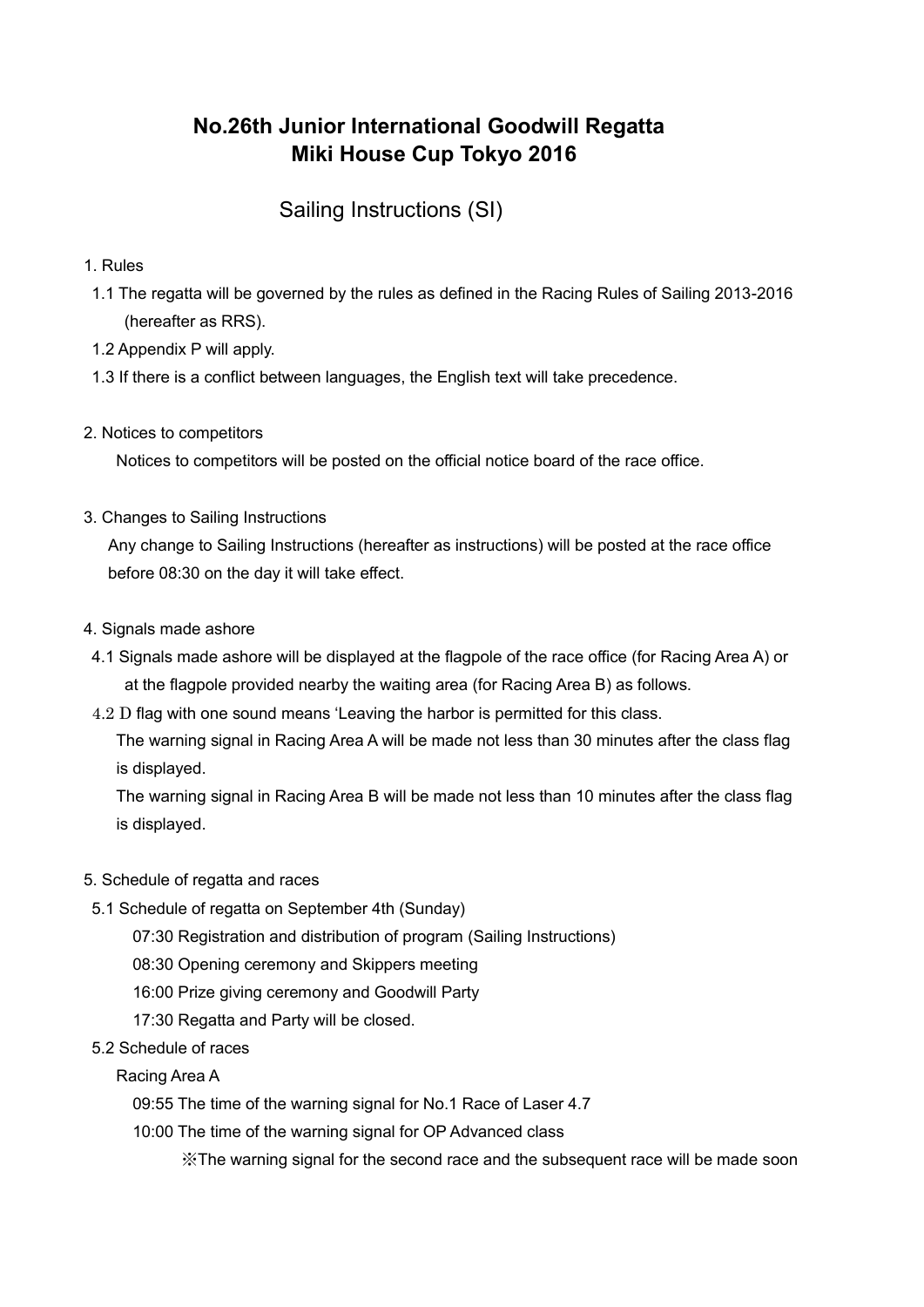after the completion of the previous race.

※The race committee intends to make three races for each class.

- ※When the following race is intended to be held, the race committee signal boat will display orange flag of the starting line with one sound to alert the boats at least 5 minutes before the warning signal is displayed.
- ※No warning signal will be made after 13:35.

## Racing Area B

 09:55 The time of the warning signal for No.1 Race of OP Beginners' class ※The race method will be explained by the race committee after the opening ceremony in the morning.

※No warning signal will be made after 14:05.

## 6. Class flags

| Racing Area A: OP Advance class    | OP class flag (Black) |
|------------------------------------|-----------------------|
| Laser 4.7                          | Laser 4.7 flag        |
| Racing Area B: OP Beginners' class | OP class flag (Red)   |

## 7. Racing Areas and The courses

- 7.1 Diagram-1 shows Racing Areas A and B. The Enlarged drawing of Wakasu Yacht Training Center shows the detail of Racing Area B.
- 7.2 Diagram-2 The courses shows the course to be sailed which includes approximate angles between the legs, the sequence of the rounding marks and the side of rounding each mark.
- 7.3 In Racing Area B, the course to be sailed will be posted on the notice board of the race committee signal boat before the warning signal depending the weather conditions.
- 7.4 No later than the warning signal, the race committee signal boat in Racing Area A will display the approximate compass bearing of the first leg.

#### 8. Marks

- 8.1 Racing Area A: Mark 1 and 2 will be cone shape inflated light green buoys. Racing Area B: Mark 1,2 and 3 will be globular inflated orange buoys.
- 8.2 New mark defined in instructions 9.1 will be triangle pyramid inflated orange buoy.
- 8.3 Starting Marks are the race committee signal boat at the starboard end and the cylindrical inflated yellow buoy at the port end.
- 8.4 Finishing Marks are the race committee boat at the starboard end and the cylindrical inflated yellow buoy at the port end.
- 9. Changing the next leg of the course the movement of the mark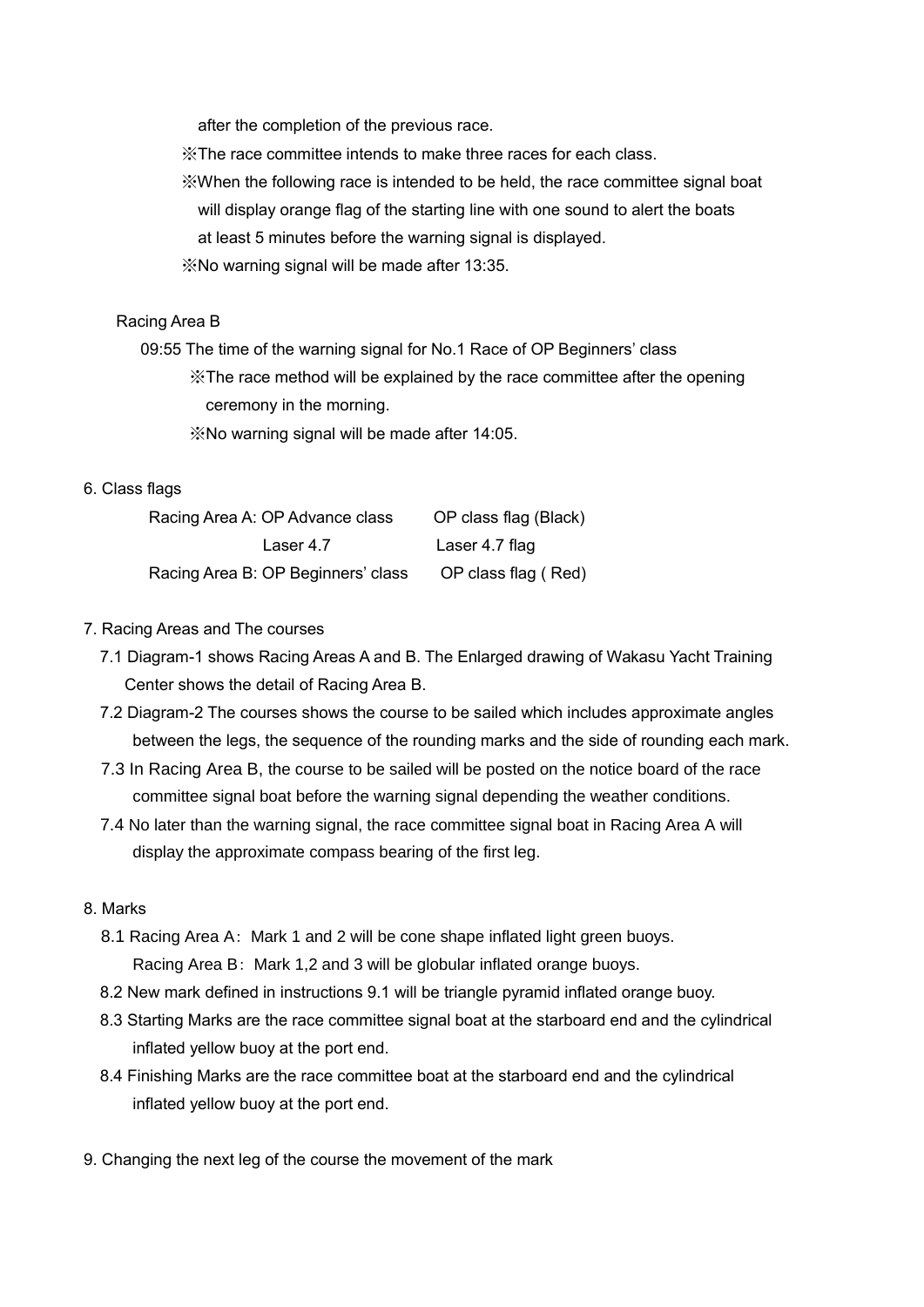9.1 To change the next leg of the course in Racing Area A, the race committee will lay a new mark and display C flag on the race committee boat nearby the new mark with the consecutive short sounds.

This signal may be made before the first boat enters into the new leg, even if the new mark is not placed at the right position.

 9.2 In Racing Area B, no change of the leg of the course will be made after the preparatory signal. This changes RRS 33.

## 10. The Start

- 10.1 Races will be started by using RRS 26 with the warning signal given 5 minutes before the starting signal.
- 10.2 The starting line will be between the staff displaying the orange flag on the starting signal boat at the starboard end and The starting mark at the port end on the course side.
- 10.3 A boat starting later than 4 minutes after her starting signal will be scored **DNS** (Did Not Start). This changes RRS A4.

10.4 In Racing Area B, Rescue boats may guide competitors during starting.

## 11. The Finish

- 11.1 In Racing Area A, the finishing line will be between the staff displaying the orange flag on the race committee boat with a blue flag at the starboard end and the finishing mark at the port end on the course side.
- 11.2 In Racing Area B, the finishing line will be between the staff displaying the orange flag on the race committee boat with a blue flag at the starboard end and the finishing mark or No.1 mark at the port end on the course side.

## 12. Shortening

- 12.1 If the race committee signals a shortened course, the race committee displays the flag S with two sounds on the race committee boat nearby the rounding mark.
- 12.2 In this case, the finishing line shall be between the rounding mark and the staff displaying the orange frag on the race committee boat with a blue flag. This changes RRS 32.2.

## 13. Time limit

13.1 In Racing Area A, the time limit will be 15 minutes after the first boat sails the course and finishes.

In Racing Area B, the time limit will be 5 minutes after the first boat sails the course and finishes.

13.2 Boats failing to finish within above time limit will be scored Did Not Finish (**DNF**). This changes RRS 35, A4 and A5.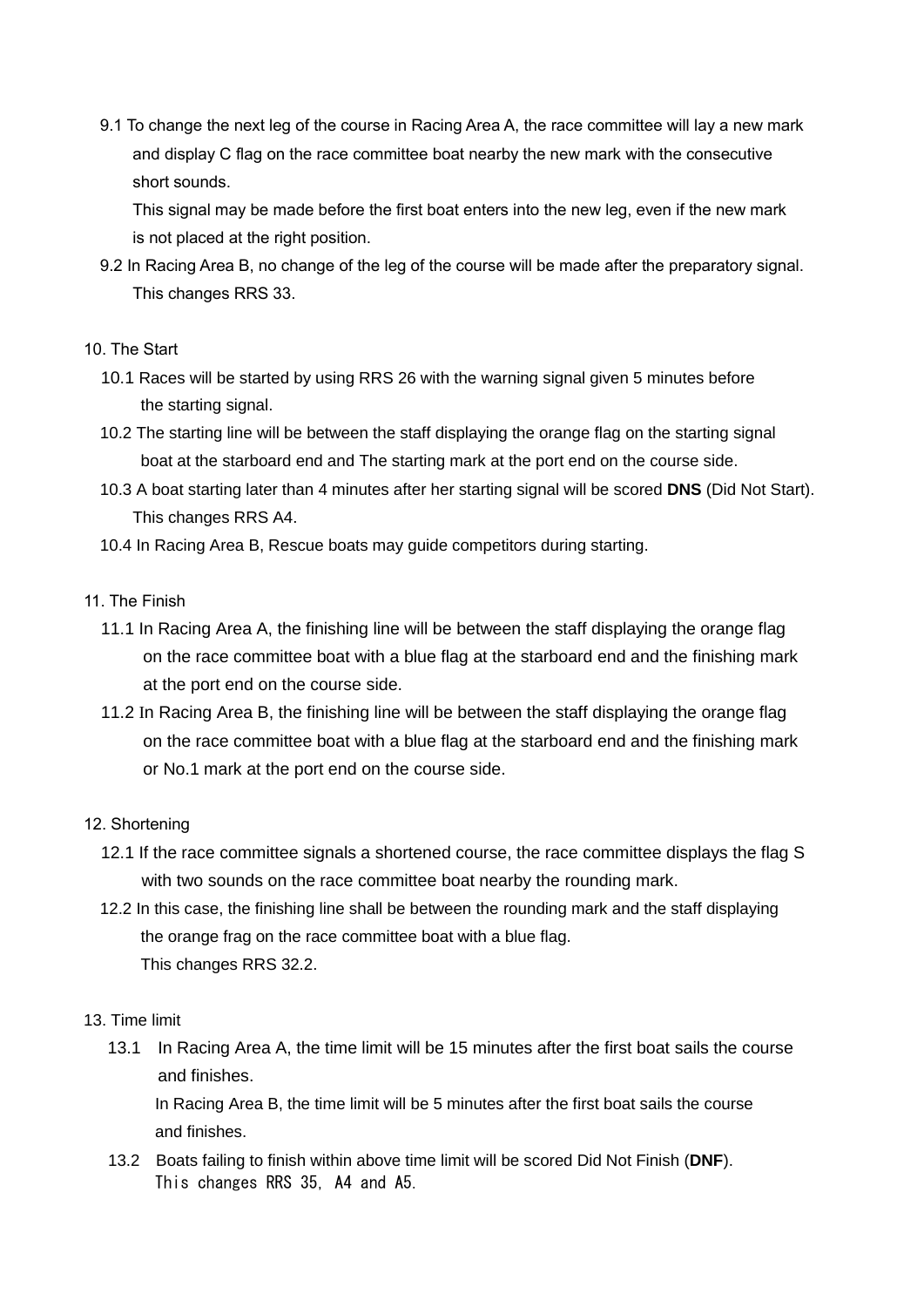- 14. Protests and requests for redress
	- 14.1 Protests and requests for redress or reopening shall be delivered at the race office within the protest time limit that is 45 minutes after the last boat of each class has finished the last race of the day. The protest committee chairman may extend the protest time limit. It will be posted on the official notice board at the race office.
	- 14.2 Notices of protests by the race committee or protest committee will be posted on the official notice board to inform boats under RRS 61.1(b)
	- 14.3 A list of boats that, under Appendix P have been penalized for breaking RRS 42 will be posted before the protest time limit.
	- 14.4 Hearings will be held sequentially. Notices will be posted on the official notice boar within 15 minutes of the protest time limit to inform competitors of hearings in which they are parties or named as witnesses.
	- 14.5 A request for reopening a hearing under RRS 66 shall be delivered no later than 15 minutes after the decision on the races.

This changes RRS 66.

14.6 Breaches of instructions 16, 17, 18,19,20,21 22 and 24 will not be grounds for a protest by a boat. This changes RRS 60.1(a).

The protest committee may impose a boat penalty including the disqualification against these breaches.

## 15. Scoring

At least 1 race is required to be completed to constitute this regatta. Even if no race is completed due to weather condition, any extended race will not be held.

- 16. Check-out and check-in
	- 16.1 A competitor shall sign on the check-out/in form prepared at the race office.
	- 16.2 A Check-out sign shall be done from 45 minutes to 20 minutes before the warning signal of the 1st race of the day.
	- 16.3 A Check-in sign shall be done not later than 45 minutes after the final race of the day completed. The race committee chairman may extend the Check-in time limit.
	- 16.4 A boat that would retire from a race shall notify her intension to a nearest race committee boat and shall describe the reason in a check-in form and deliver to the race committee.
- 17. Safety regulations
	- 17.1 A competitor shall wear a life jacket at any time afloat. If he/she wears a self-expansion type, it is required to expand it at any time afloat.
	- 17.2 A boat in Racing Area B is required to put a recognizable colour ribbon of each division at the peak of the split which will be distributed at the time of the registration.
	- 17.3 The race committee may assist a competitor or recommend retiring from a race, who is in danger in the opinion of the race committee.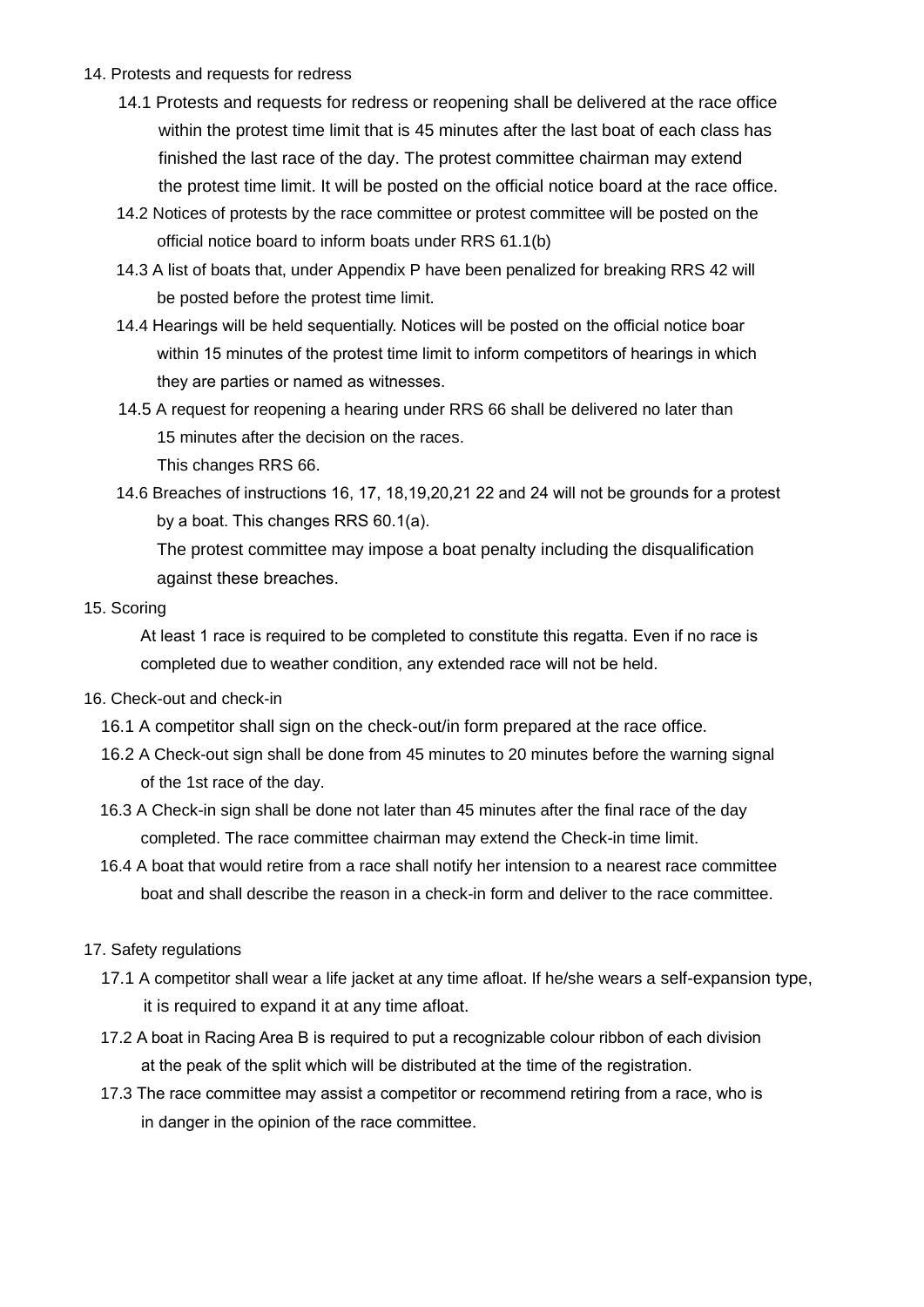## 18. Replacement of crew or equipment

A boat who would substitute any damaged or lost equipment shall obtain permission from the race committee as soon as possible.

#### 19. Equipment checks and measurement

- 19.1 RRS 78 (JSAF prescriptions 5) will not apply. However the race committee may protest a boat when the race committee admits some suspicion during this regatta and recognizes by measuring, weighing or other means that it is significantly advantageous.
- 19.2 The race committee may inspect a boat or equipment at any time if necessary.

## 20. Official boats

An Official boat of the race committee will display the following flags.

| The race committee signal boat | ' JJYU' flag       |
|--------------------------------|--------------------|
| The race committee boat        | 'RC' flag          |
| A rescue boat                  | 'RESCUE' flag      |
| A protest committee boat       | 'JURY' flag        |
| A transport boat               | 'TRANSPORTER' flag |

## 21.Support boats

- 21.1 A support boat shall be approved by the organizing committee delivering a designated application form at the time of the registration.
- 21.2 A support boat shall display the pink colour flag lent by the race committee at the time of the registration, but the flag pole shall be prepared by each club.
- 21.3 The number of the crew onboard a support boat is required to be less than a half of her capacity (raise the decimals to a unit).
- 21.4 A support boat shall keep away from the racing area from the time of the warning signal for the first race of the first class to start until all boats have finished or the race committee signals a postponement or abandonment.
- 21.5 A support boat may be requested to help rescue activities and in such case, the race committee signal boat will display the numeral pennant 8 flag with the consecutive short sounds. In this case, S.I.21.4 will not apply.

#### 22. Radio communication

Except in an emergency, a boat shall neither make radio transmissions while racing nor receiving radio communications not available to all boats. This restriction also applies to mobile telephones and GPS.

#### 23. Disclaimer of Liability

Competitors participate in the regatta entirely at their own risk (See rule 4, Decision to Race), Organizing Authorities and/or any person involved in this organization of the regatta will accept no liability whatsoever for any material damage and/or personal injury and/or death sustained in conjunction with, prior to, during or after the regatta.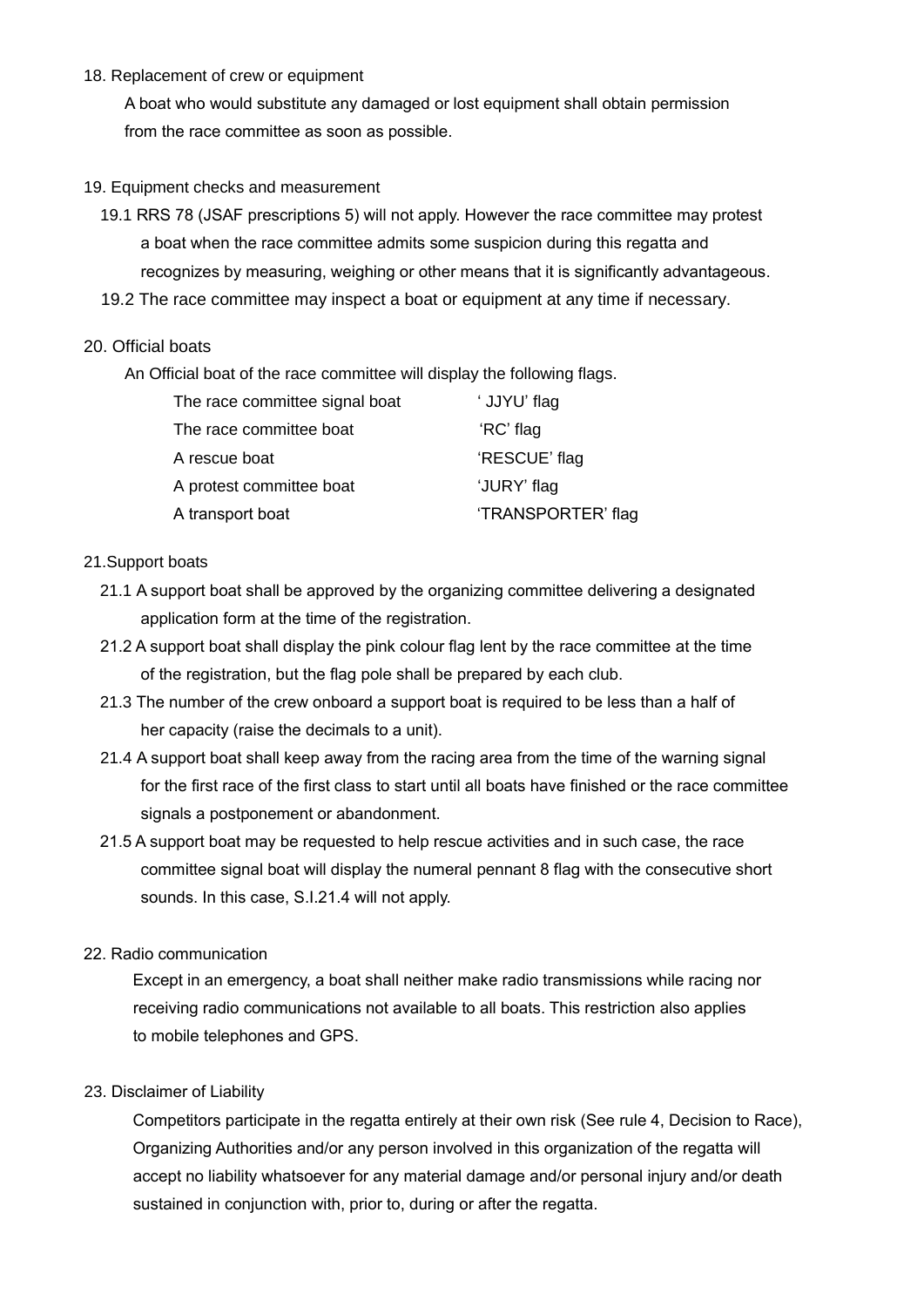## 24. Trash disposal

Competitors and support boats shall not put trash in the water. Trash may be placed aboard support boats and official boats.

Diagram-1 Racing Area

Diagram-2 The courses

Diagram-2-1 Racing Area A Diagram-2-2-1 , Diagram-2-2-2 Racing Area B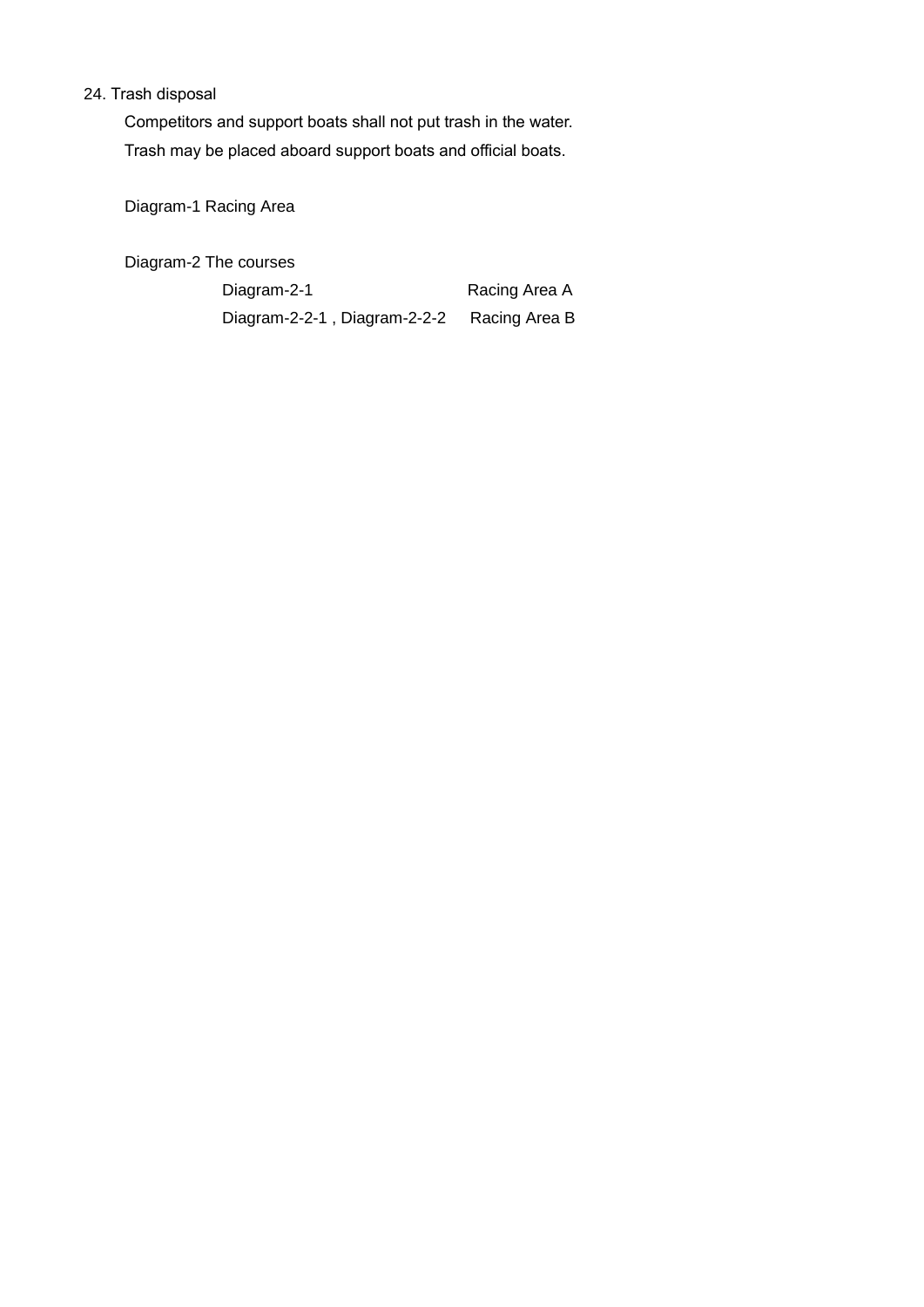

図 -1 レースエリア Diagram-1 Racing Area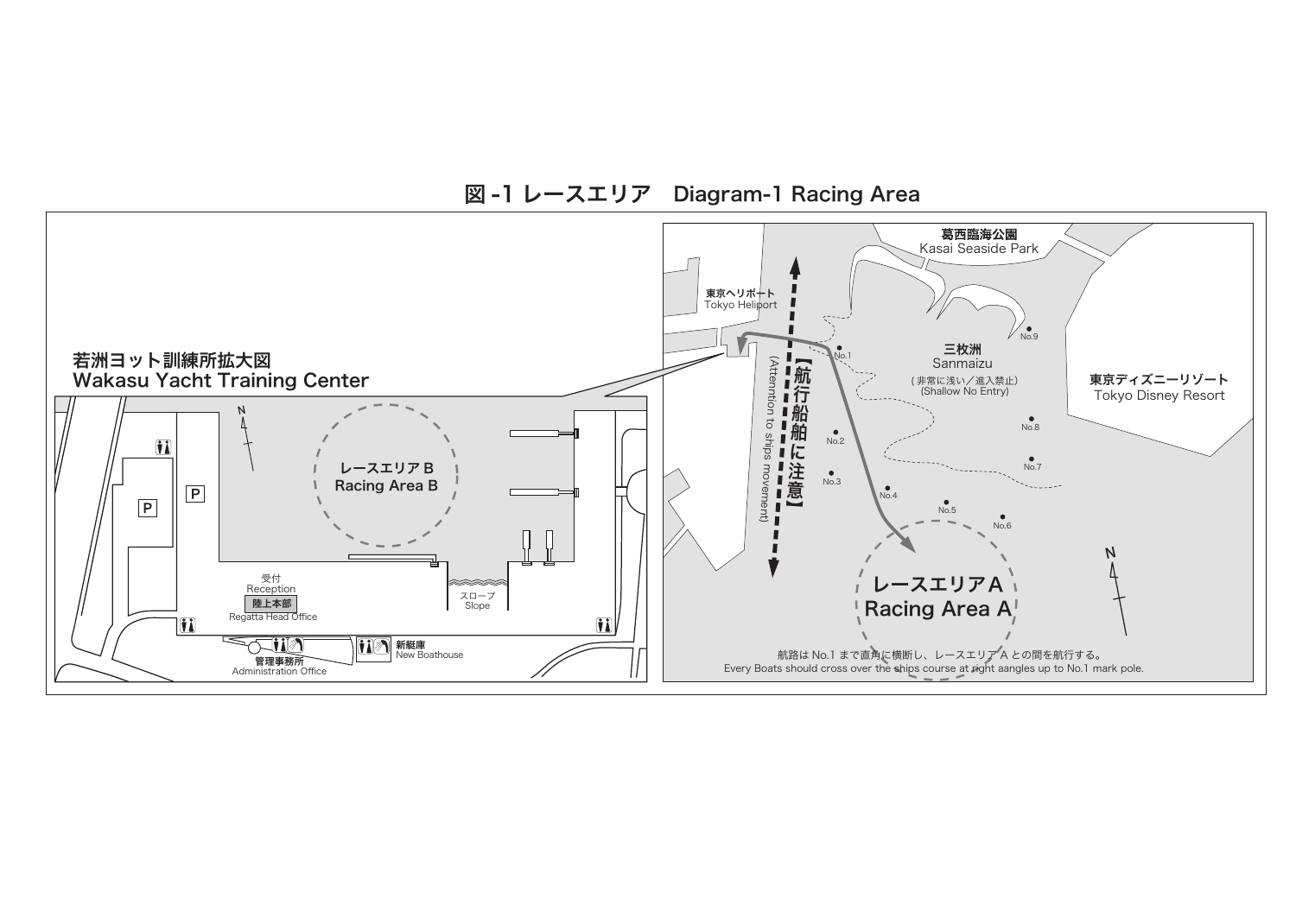



② Laser 4.7,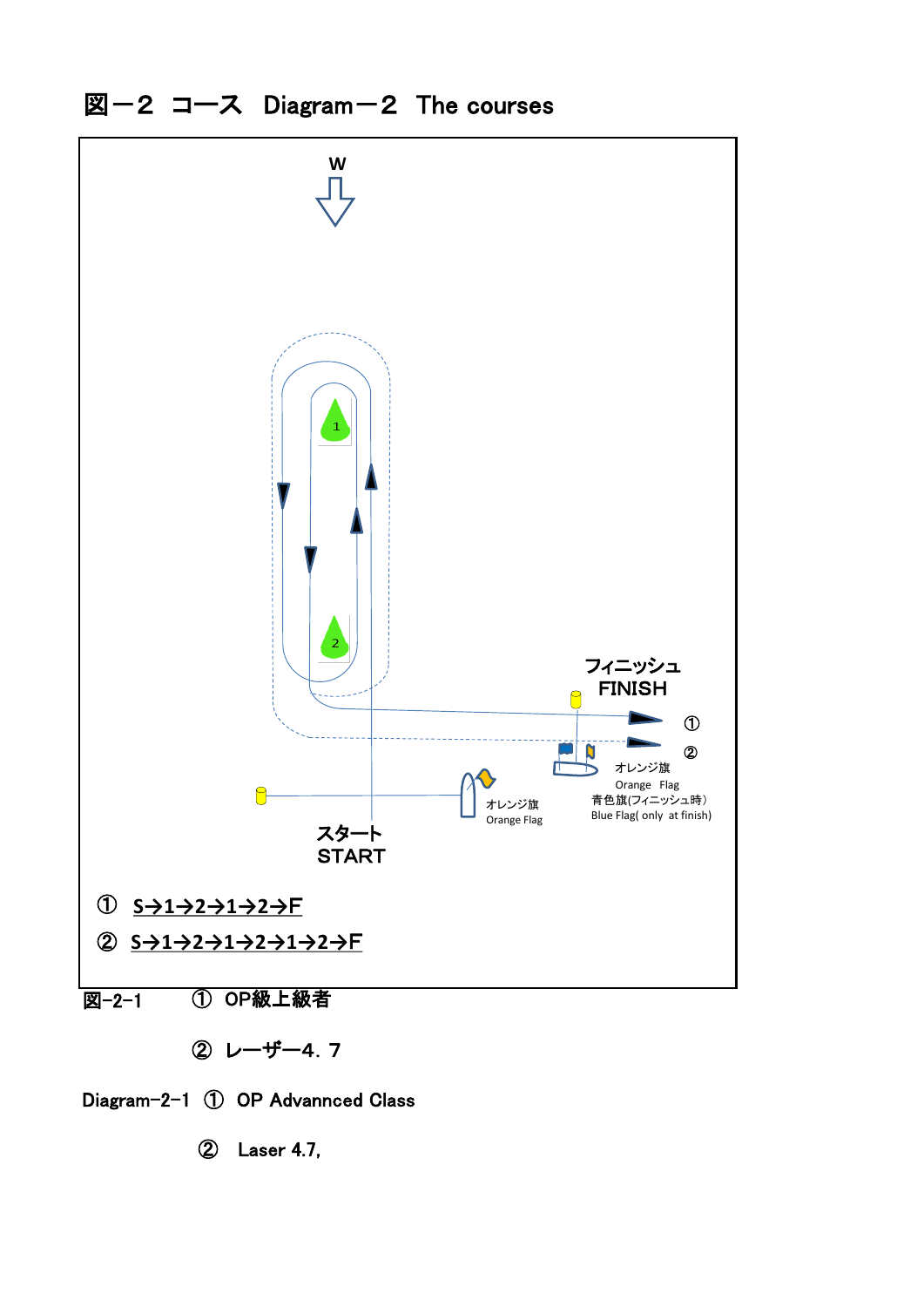

※OP Biginners's Class may use the course as per Diagram-2-2-1 or Diagram-2-2-2 depending on the weather condition.